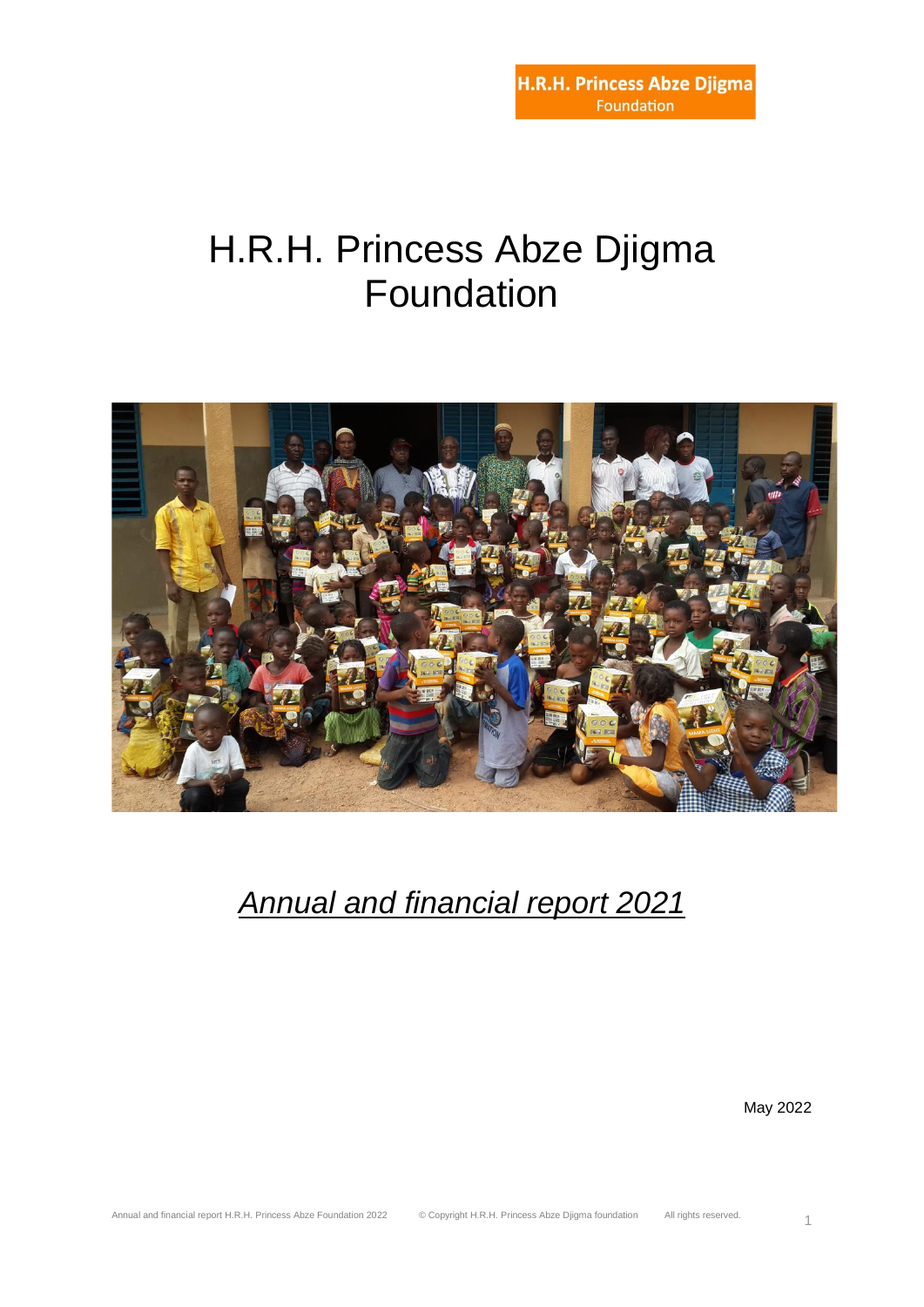# **Content**

| 1              |     |                                                                                |  |
|----------------|-----|--------------------------------------------------------------------------------|--|
| $\overline{2}$ |     |                                                                                |  |
| 3              |     |                                                                                |  |
| 4              |     |                                                                                |  |
|                |     |                                                                                |  |
| 5              |     |                                                                                |  |
|                | 5.1 | H.R.H. PRINCESS ABZE DJIGMA APPOINTED AS COMMISSIONER FOR THE GLOBAL           |  |
|                |     |                                                                                |  |
|                | 5.2 |                                                                                |  |
|                | 5.3 | H.R.H. PRINCESS ABZE DJIGMA SPEAKER AND FACILITATOR AT THE WORLD GREEN         |  |
|                |     |                                                                                |  |
|                | 5.4 |                                                                                |  |
|                | 5.5 |                                                                                |  |
|                | 5.6 | ON THE ROAD TO GLASGOW WITH UNFCCC HIGH-LEVEL CLIMATE CHAMPION GONZALO         |  |
|                |     |                                                                                |  |
|                |     | 5.7 H.R.H. PRINCESS ABZE DJIGMA MASTER OF CEREMONY AT THE WORLD CLIMATE SUMMIT |  |
|                |     |                                                                                |  |
|                | 5.8 |                                                                                |  |
|                | 5.9 |                                                                                |  |
| 6              |     |                                                                                |  |
|                | 6.1 |                                                                                |  |
|                | 6.2 |                                                                                |  |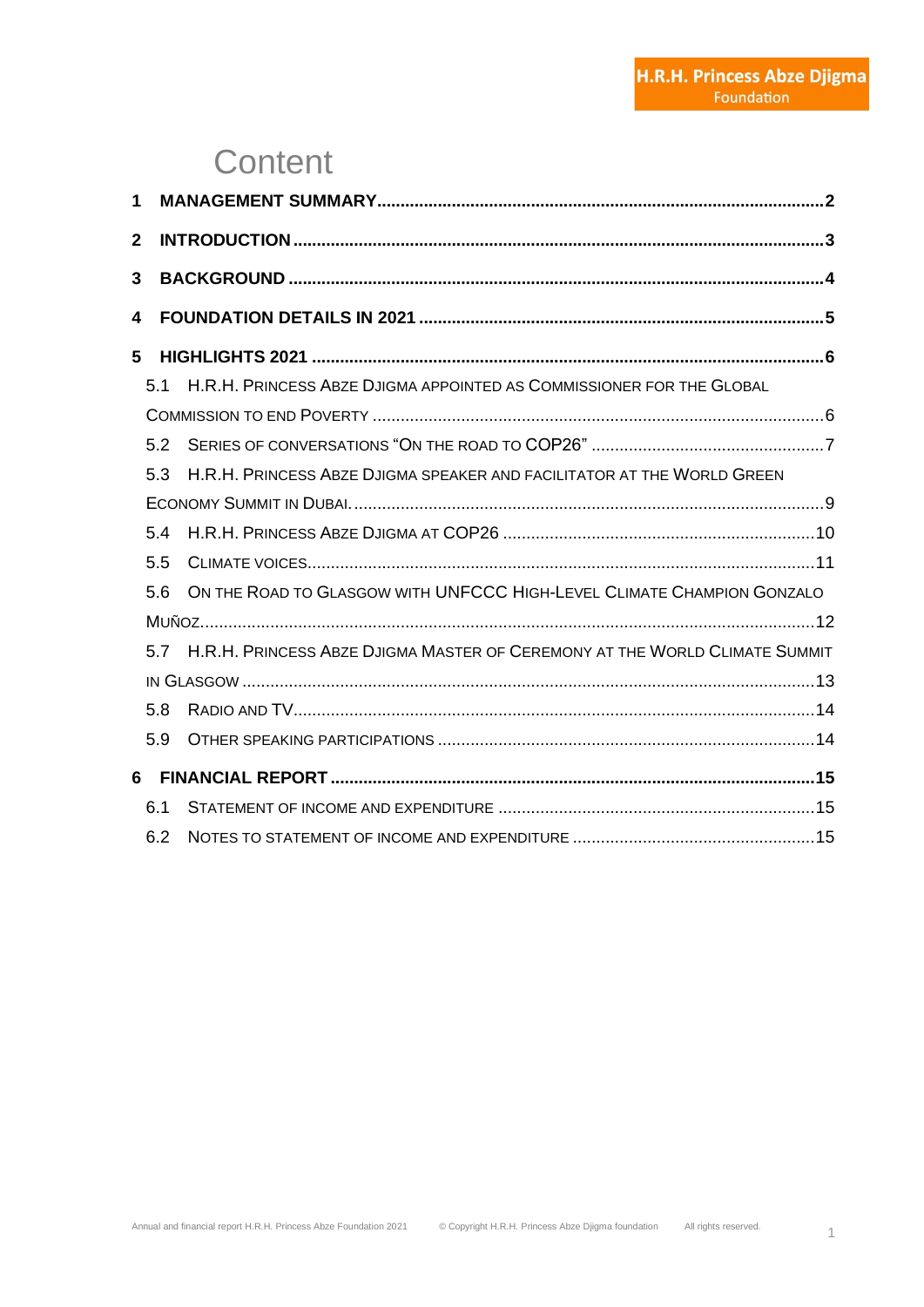#### **1 Management Summary**

Due to Covid-19 2021 has been again a year with limited progress. Most conferences ware cancelled or moved online. Existing projects and activities in Africa got in hold, new projects and new fundings didn't start.

In the first 2 years of the H.R.H. Princess Abze Djigma Foundation (2018 and 2019) the Foundation has established itself in the international arena. H.R.H. Princess Abze Djigma has been speaking on numerous conferences and positioned the benefits and the further potential of the Initiative MAMA-LIGHT® for Sustainable Energy all over the world successfully.

2020 was planned to be the year of the start of the implementation of the MAMA-LIGHT® Initiative via the West African Solar Pack in cooperation with ECREEE.

The year started promising with the adoption of the program by the board of the ECOWAS Centre for Renewable Energy and Energy Efficiency (ECREEE) in February. Only weeks later Covid-19 popped up all over the world, travel was not longer possible and the roll-out of the WASP got postponed till after Covid-19.

From that moment the H.R.H. Princess Abze Djigma Foundation moved to the digital world and H.R.H. Princess Abze Djigma continued working on the empowerment of the bottom of the pyramid via digital conferences, interviews and bi/multilateral meetings via Teams, Google Meet, Skype and Zoom and further grow the positive image of the young Africans.

In 2021 the H.R.H. Princess Abze Djigma Foundation had a lot of impact on COP26 in Glasgow with the series: "On the road to COP26", a concrete implementation of Action For Climate Empowerment (ACE), article 6 of the Convention ant Article 12 of the Paris Agreement. It created a lot of awareness for the value of the youth and for the added value of the H.R.H. Princess Abze Djigma Foundation. The H.R.H. Princess Abze Djigma Foundation was invited to do presentations at the booth of the UNFCCC at Glasgow and H.R.H. Princess Abze Djigma was part of many discussions and presentations at the COP.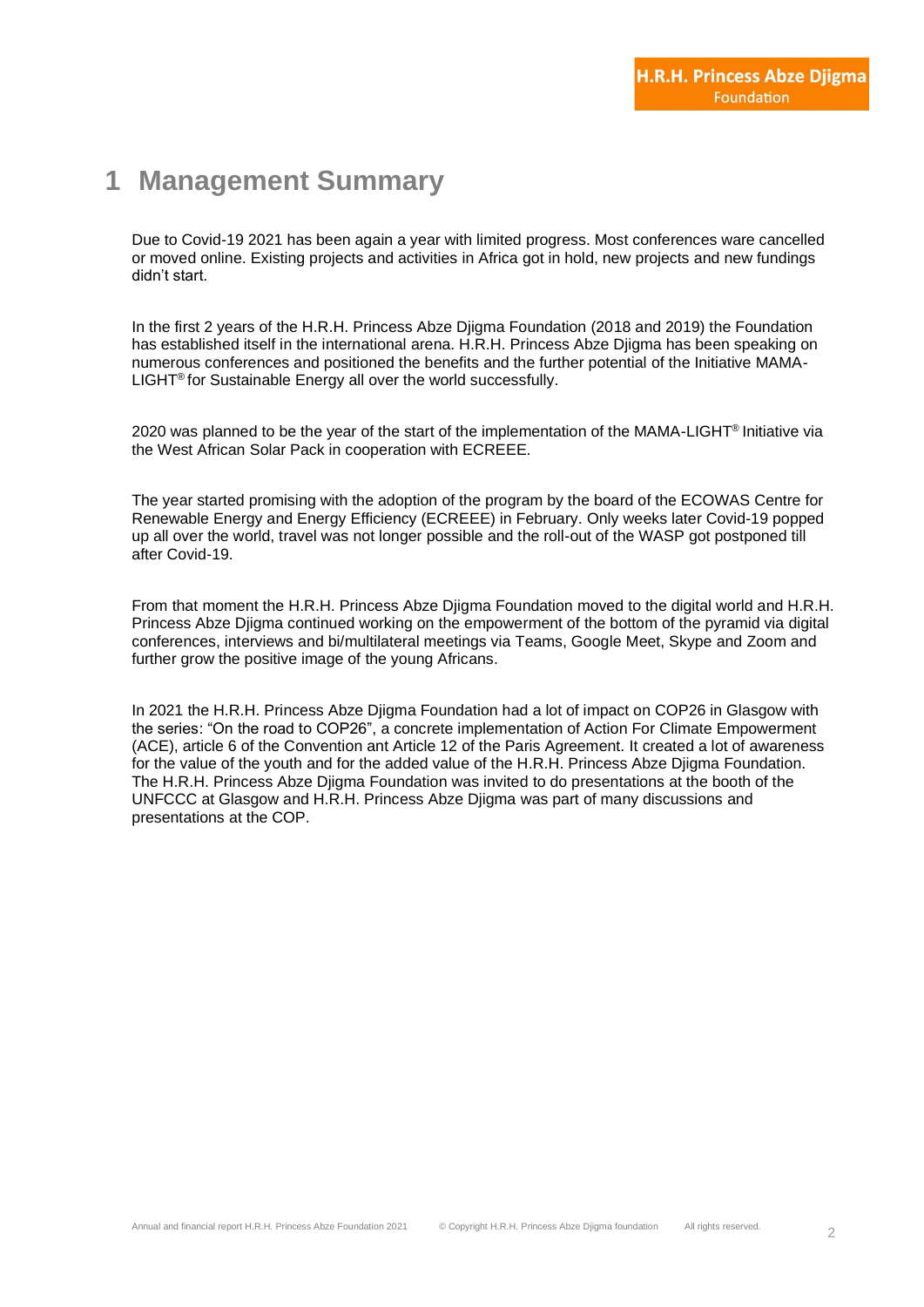### **2 Introduction**

This is the annual report 2021 of the Stichting H.R.H. Princess Abze Djigma Foundation (also named: H.R.H. Princess Abze Djigma Foundation), an organization dedicated to supporting the accelerating of access to affordable and sustainable energy in developing countries and to reduce poverty by providing and deploying energy solutions to women and youth so they can further empower themselves while tackling climate change issues.

The Foundation is founded 23 May 2017.

The first years of the Foundation focused successfully on introducing the H.R.H. Princess Abze Djigma Foundation in the world H.R.H. Princess Abze Djigma was working. In 2019 has been focusing on extending the networks and to support the preparations of the further roll-out of the MAMA-LIGHT® Initiative for Sustainable Energy.

2020 should have been the start of the roll-out of the MAMA-LIGHT<sup>®</sup> Initiative, but Covid made travel impossible and ongoing initiatives went on hold. Also 2021 was full of Covid and travel was nearly not possible.

This document outlines the key activities, the key results, and the financial report of the H.R.H. Princess Abze Djigma Foundation in 2021.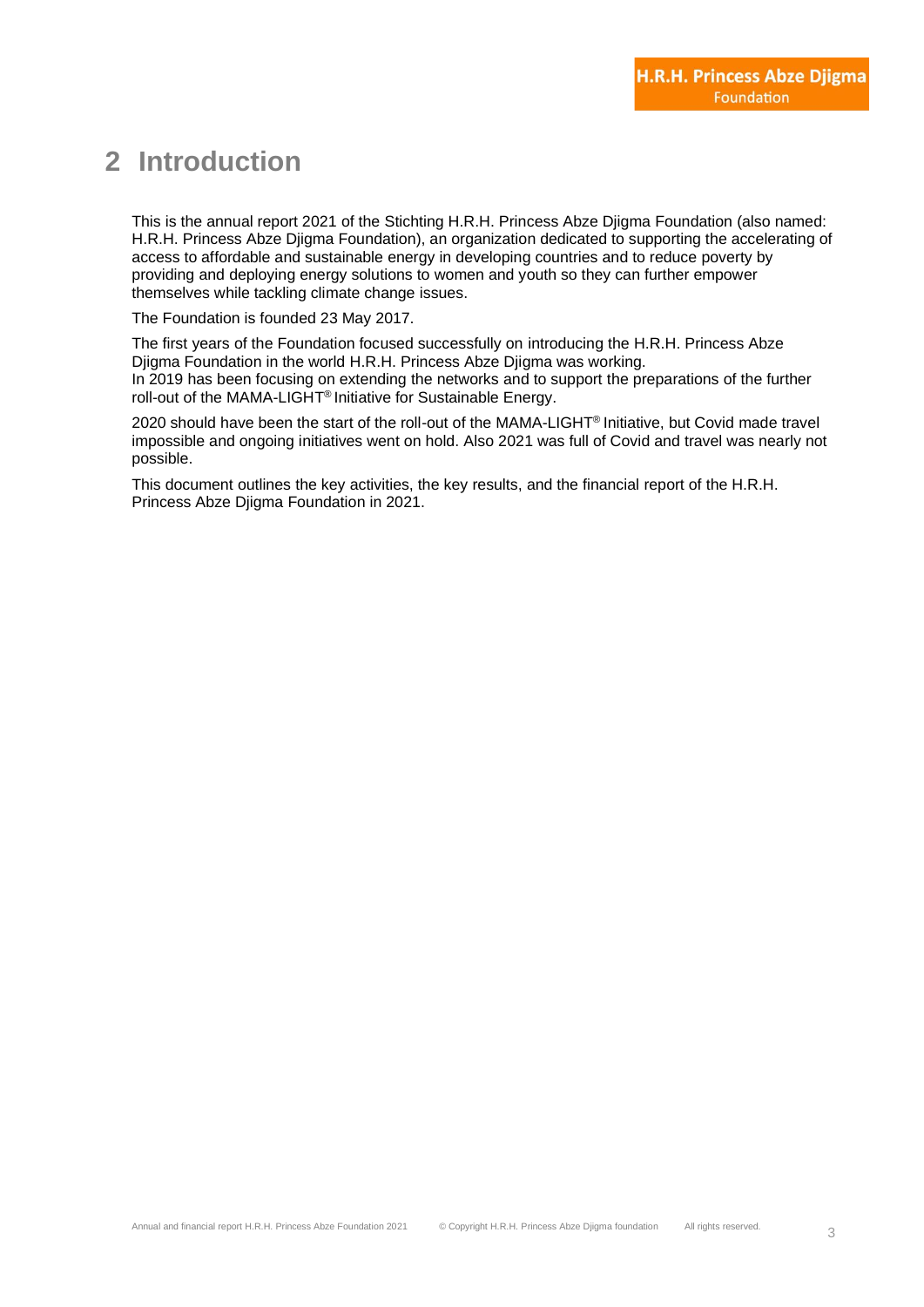### **3 Background**

The H.R.H. Princess Abze Djigma Foundation is a separate, non-profit organisation. It is an expression of H.R.H. Princess Abze Djigma commitment to stand her responsibility as an African Princess to improve the life of the women and youth of the bottom of the pyramid including the informal sector.

The H.R.H. Princess Abze Djigma Foundation primary focus is (to accelerate) the roll out of the MAMA-LIGHT® Initiative for Sustainable Energy, a Worldwide program that provides access to affordable and sustainable energy for women, small business and children. It empowers the informal sector; it drives the generation of new jobs and it creates a sound basis for gender equality and women empowerment. The program is selected by the United Nations at the Solutions Summit at UN General Assembly in 2015 as one of the 14 breakthrough solutions for achieving the Sustainable Development Goals.

The H.R.H. Princess Abze Djigma Foundation supports the implementation of the Sustainable Development Goals (SDG's) and helps the Least Developed countries (LDC's), the Land Locked Developing Countries (LLDC's) and Small Island Developing States in implementing the Paris Agreement with realizing their Nationally Determined Contributions (NDC's) and with the MAMA-LIGHT® Carbon Offset.

The H.R.H. Princess Abze Djigma Foundation is fully independent and run its programs with and within local communities in developing countries with selected global and local organisations.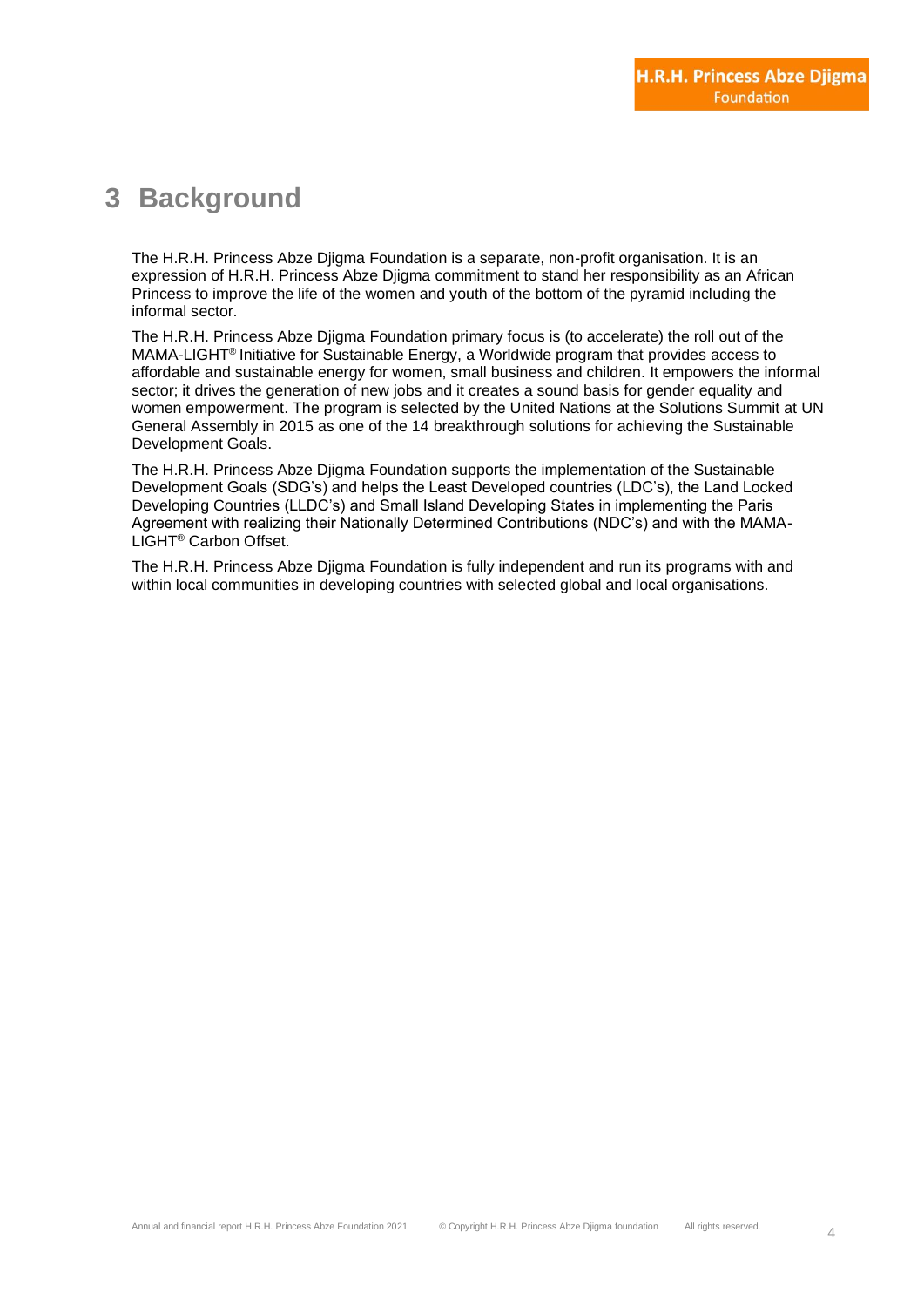# **4 Foundation details in 2021**

The name of the institution is Stichting H.R.H. Princess Abze Djigma Foundation, also named and referred to as H.R.H. Princess Abze Djigma Foundation

| Contact details:          |                         |  |  |  |  |  |
|---------------------------|-------------------------|--|--|--|--|--|
| Address:                  | Kerkstraat 14           |  |  |  |  |  |
| City:                     | 5331CE Kerkdriel        |  |  |  |  |  |
| Country:                  | <b>Netherlands</b>      |  |  |  |  |  |
| Email:                    | info@princess-abze.org  |  |  |  |  |  |
| Bank:                     | ABN AMRO BANK Amsterdam |  |  |  |  |  |
| Bank Account (IBAN):      | NL38 ABNA 0248600788    |  |  |  |  |  |
| Bankcode (BIC):           | ABNANL2A                |  |  |  |  |  |
| KvK registration:         | 68826834                |  |  |  |  |  |
| Fiscal Number:            | 857609336               |  |  |  |  |  |
| <b>ANBI</b> registration: | Since 23 May 2017       |  |  |  |  |  |

The H.R.H. Princess Abze Djigma foundation was managed by an Executive Committee consisting of 3 members: H.R.H. Princess Abze Djigma, Chair Mrs Karen Abrook, Secretary and treasurer Mr Rogier van der Heide, member All board members participated on a voluntary basis and are not rewarded financially for their service.

The general manager of the foundation in 2021 was Mr Anton Martens. He worked on a voluntary basis and was not rewarded financially for his services.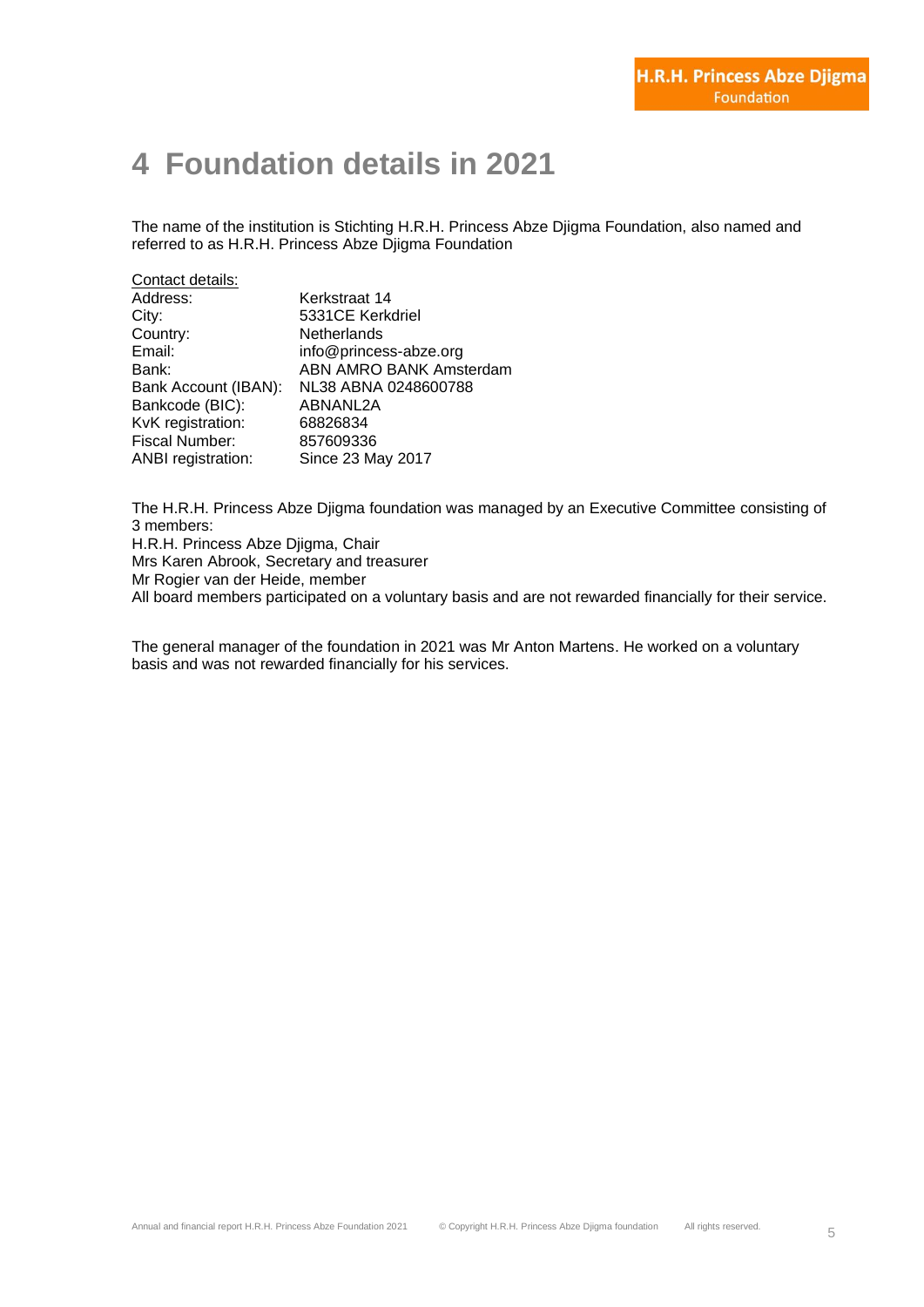# **5 Highlights 2021**

# **5.1 H.R.H. Princess Abze Djigma appointed as Commissioner for the Global Commission to end Poverty**

In January 2021 H.R.H. Princess Abze Djigma has been appointed as [Commissioner](https://www.endenergypoverty.org/commissioners) for the [Global](https://www.endenergypoverty.org/)  [Commission to End Energy Poverty.](https://www.endenergypoverty.org/)



The [mission](https://www.endenergypoverty.org/) of the Global Commission to End Energy Poverty is to forge an actionable consensus among leading investors, utilities, and policy-makers that lays out a viable pathway for providing electricity services to hundreds of millions of under-served homes and businesses more quickly and more cost-effectively than the current trajectory.

The [Global Commission](https://www.endenergypoverty.org/commissioners) to End Energy Poverty comprises utilities, off-grid companies, multilateral development banks, academics, and leaders from across the electricity and development sectors. It operates under the joint chairmanship of the Rockefeller Foundation President Dr. Rajiv J. Shah; former U.S. Secretary of Energy Ernest Moniz; and Africa Development Bank President, Dr. Akinwumi Adisina. They oversee the work of a research team led by the MIT Energy Initiative Deputy Director Robert Stoner and MIT visiting professor Ignacio Perez-Arriaga.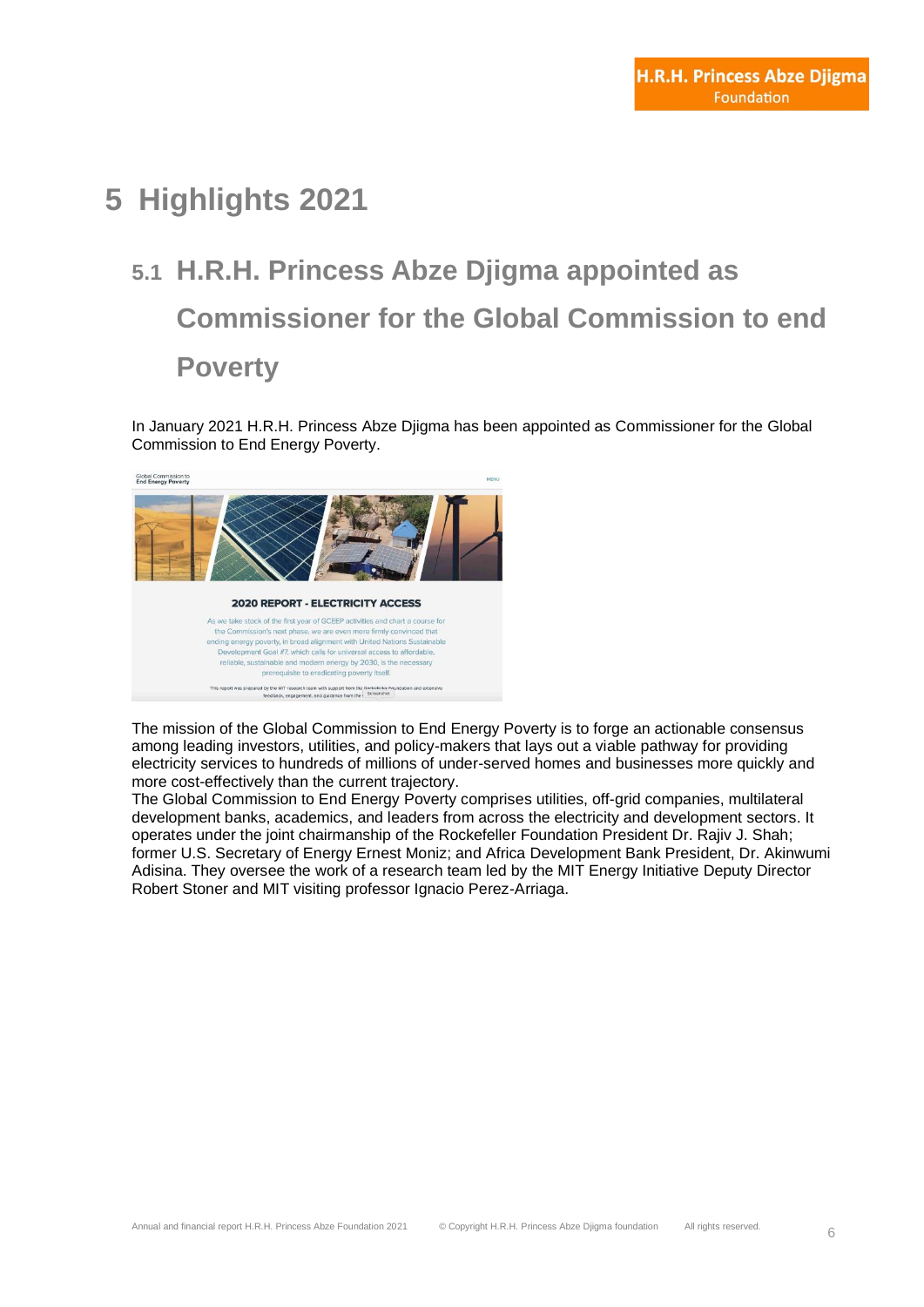# **5.2 Series of conversations "On the road to COP26"**

In the context of Article 12 of the Paris Agreement H.R.H. Princess Abze Djigma lead a series of talks with a focus on aligning the top-down and the bottom-up views of climate action in in partnership with the UNFCCC Secretariat in coordination with UNFCCC's Regional Cooperation Centers.



 $+$  Follow  $\cdots$ 

"Education is an important way of achieving the fundamental change we want to see in society."

UN Climate Change Deputy Executive Secretary Ovais Sarmad joined the first in a series of conversations hosted by HRH Princess Abze Djigma on the road to #COP26.

Phttps://bit.ly/3Aw8Xrs



Each episode featured relevant stakeholder groups that are in a position to act as catalysts, leading CEOs, Heads of CSR, Young Leaders and Acting Grass Roots people from around the world. The series highlights positive actions on the ground and the immediate benefits of acting on the climate crisis, empowering particularly young people to work towards a new generation of green jobs & and entrepreneurship.

All conversations are published on the **UN Climate Change [Website:](https://www.youtube.com/c/UNClimateChange)** and got a lot of attention both before COP26 and during COP26 and intensified the relation between UNFCCC and the H.R.H. Princess Abze Djigma Foundation:

- On the road to COP26 Episode 1: The Paris [Agreement](https://www.youtube.com/watch?v=APhBwagIbkE)
- On the road to COP26 [Episode](https://www.youtube.com/watch?v=QmupMF1BWys) 2: Gender and Green
- On the road to COP26 Episode 3: Greening up [Education](https://www.youtube.com/watch?v=L7upzM4kd2U)
- On the road to COP26 [Episode](https://www.youtube.com/watch?v=5q6twbcmTm8) 4: Local Actions Matter
- On the road to COP26 Episode 5: Energy in [Partnership](https://www.youtube.com/watch?v=yFi8QgsBLd4)
- On the road to COP26 [Episode](https://www.youtube.com/watch?v=dqkeRW4FxnY) 6: Impact Finance

All conversations are also published on the Video Channel of H.R.H. [Princess](https://www.youtube.com/channel/UCzt6Q-CuC6c7SV9fPBDJumA) Abze Djigma



*On the road to COP26 – Episode 1: The Paris [Agreement](https://www.youtube.com/watch?v=Zq4HLZNIFH0)*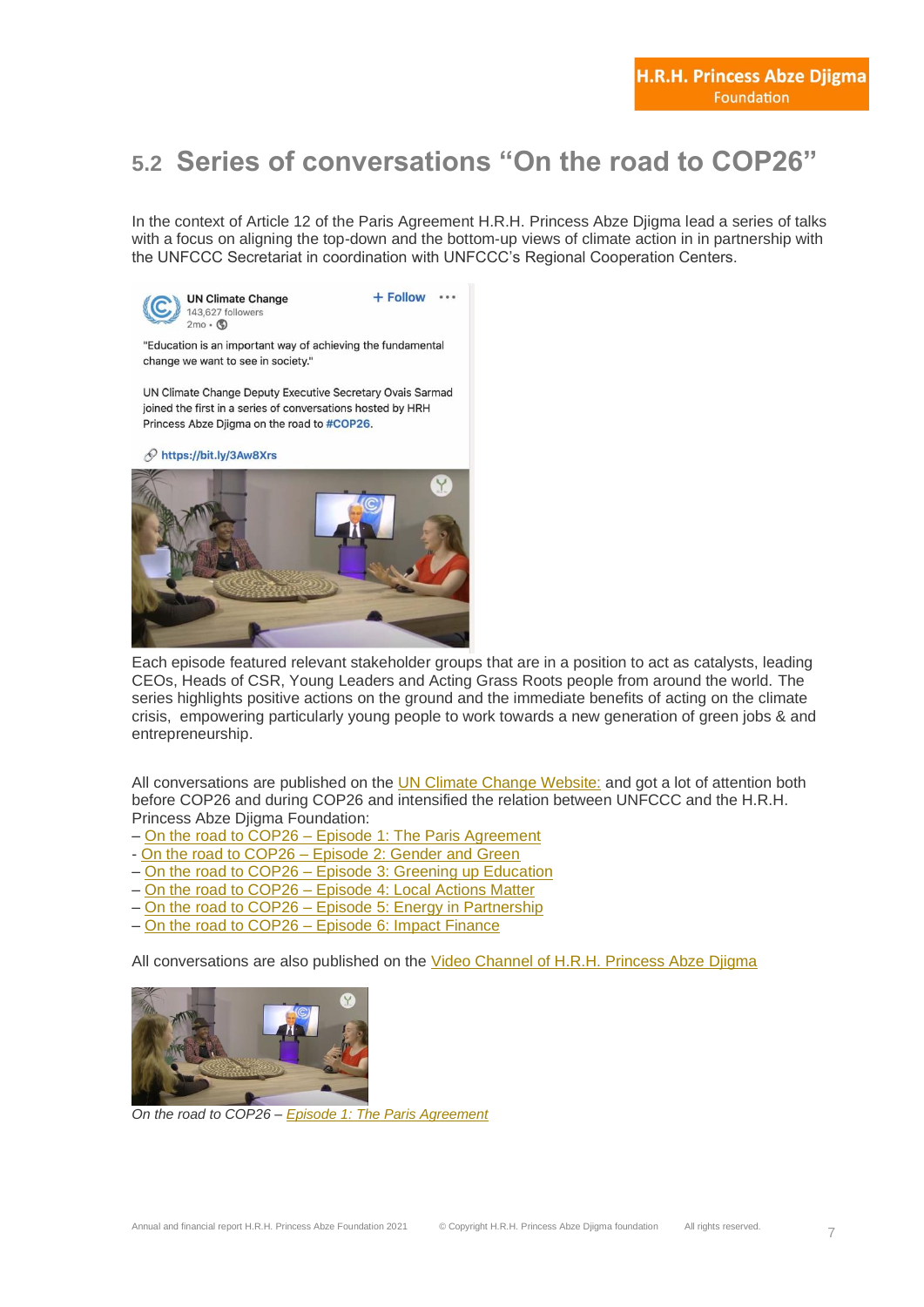

*On the road to COP26 – [Episode](https://www.youtube.com/watch?v=4jIdCKUEg-g) 2: Gender and Green*



On the road to COP26 – Episode 3: Greening up [Education](https://www.youtube.com/watch?v=Vzbp1_7s4d4&t=18s)



*On the road to COP26 – [Episode](https://www.youtube.com/watch?v=v-GForvlPqk) 4: Local Actions Matter*



*On the road to COP26 – Episode 5: Energy in [Partnership](https://www.youtube.com/watch?v=pZPRdVcoi3k)*



*On the road to COP26 – [Episode](https://www.youtube.com/watch?v=-Tikefun9WQ) 6: Impact Finance*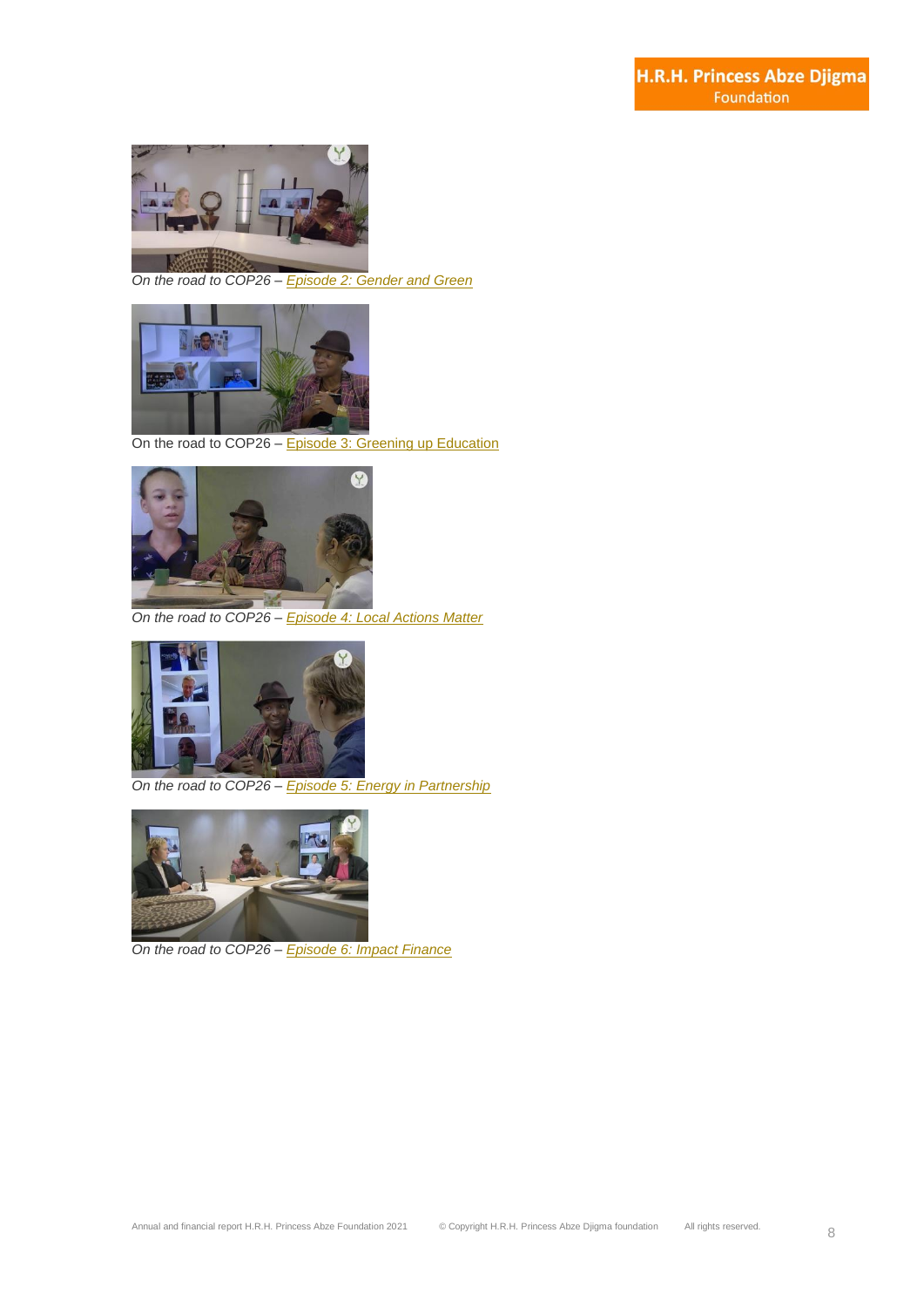#### **5.3 H.R.H. Princess Abze Djigma speaker and facilitator at the World Green Economy Summit in Dubai.**

[The World Green Economy Summit \(WGES\)](https://www.wges.ae/) is one of the leading global forums on the green economy. It brings together world-class experts in critical sectors from around the world to directly focus on advancing the global green economy and sustainability agenda, achieving the UN Sustainable Development Goals and implementing the recommendations of COP21 & 22. Organised by the Dubai Electricity & Water Authority and World Green Economy Organization, the Summit is held under the patronage of HH Sheikh Mohammed bin Rashid Al Maktoum, Vice President Prime Minister of UAE and The Ruler of Dubai, in cooperation with Dubai Supreme Council of Energy and WETEX.



*H.R.H. Princess Abze Djigma in conversation with HE Shamma bint Suhail Faris Al Mazrui, Minister of state for Youth Affairs, The United Arab Emirates.*

H.R.H. Princess Abze Djigma had live conversations on stage with Her Excellency Shamma bint Suhail Faris Al Mazrui, Minister of State for Youth Affairs, The United Arab Emirates, about "Young people's crucial role in combating climate change in the Middle East", and with Lewis Pugh, endurance swimmer and Patron of the Oceans, United Nations, about "Taking responsibility for the climate crisis".

Next to the conversations H.R.H. Princess Abze Djigma had an inspirational session with the young participants at the Climathon,also hosted by [The World Green Economy Organisation](https://worldgreeneconomy.org/) during the World Green Economy Summit.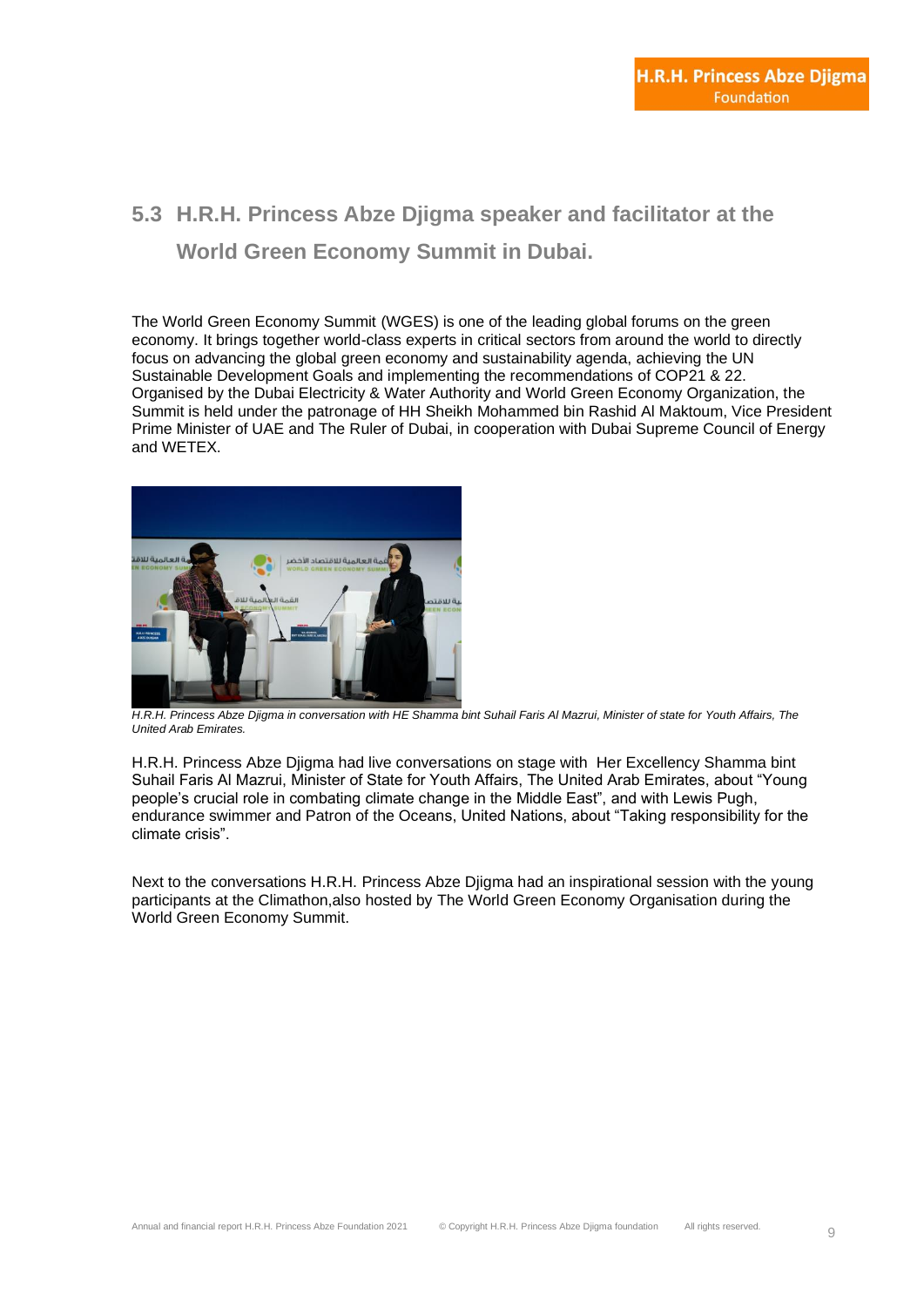# **5.4 H.R.H. Princess Abze Djigma at COP26**

The Annual Climate Conference,  $COP26$ , took place this year in Glasgow UK from 31 October – 12 November 2021 under the presidency of the United Kingdom in Partnership with Italy.



H.R.H. Princess Abze Djigma, member of the delegation of Burkina Faso, participated in many sessions including:

- Opening and closing meeting of the COP
- Workstream meetings of the SBI, including ACE and Gender
- Plenary meetings/discussion
- Launch of the Global Energy Alliance
- Meetings in the SDG7 Pavilion
- Numerous bilateral meetings

During [COP26,](https://unfccc.int/conference/glasgow-climate-change-conference-october-november-2021) H.R.H. Princess Abze Djigma, Chair of the H.R.H. Princess Abze Djigma Foundation and Initiator and Leader of the MAMA-LIGHT Initiative, organised a very successful event in the UNFCCC Pavilion within the theme "Action for Climate Empowerment" and about "Successful implementations of ACE: walking the talk in UAE, Africa, and LAC".

| <b>United Nations</b><br>Climate Change<br>UN CLIMATE CHANGE PAVILION   PROGRAMME 9th November                                                                                                                                                                                                                                                                                                                                                                | H.R.H. Princess Abze Djigma<br>Foundation<br>Initiative MAMA-LIGHT®<br>For Sustainable Energy                                               |
|---------------------------------------------------------------------------------------------------------------------------------------------------------------------------------------------------------------------------------------------------------------------------------------------------------------------------------------------------------------------------------------------------------------------------------------------------------------|---------------------------------------------------------------------------------------------------------------------------------------------|
| $12:15 - 1315$<br>The MAMA-LIGHT Initiative West Africa Solar Pack Call for joint<br>implementation creating 15 million decent green jobs in West Africa<br>Organizer:<br>H.R.H. Princess Abze Djigma Foundation                                                                                                                                                                                                                                              | YouTube Live link<br>https://woutu.be/1xfhBN6DOCE                                                                                           |
| Panalist:<br>Princess Abse Diigina, Chair, The H.R.H. Princess Abon Djigma Foundation<br>Similen Sawadogo Minister, Environment Green Economy and Climate Charge - Burkina G<br>Ina Parvanova, Director, Communications and Ennagement, UN Climate Change<br>Maria Misovicova Head, Resource Mobil<br>Shamma bint Suhall bin Faris Al Maze<br>Saeed Mohammed Al Tayer, Managini<br>and Chairman, World Green Economy<br>WGEOL<br>Verönica Geese A<br>lency of | Partnerships, UN Climate Change<br>ate for Youth Affaires, UAE<br>D of Dubai Electricity & Water Auto<br>hamber of Santa Fe state, Argentin |

*Picture of the presentation of the H.R.H. Princess Abze Djigma Foundation in the UNFCCC Pavilion at COP26*

The event resulted in a further strengthened cooperation between regions by sharing successful experiences/actions for climate empowerment from the Middle East, Africa, and LAC and show cased immediately scalable actions on the field of energy transition where women and youth already have a place in the driving seat.

To get an impression of H.R.H. Princess Abze Djigma at COP26 see [Impressions](https://www.princess-abze.org/impression-cop26-glasgow/) COP26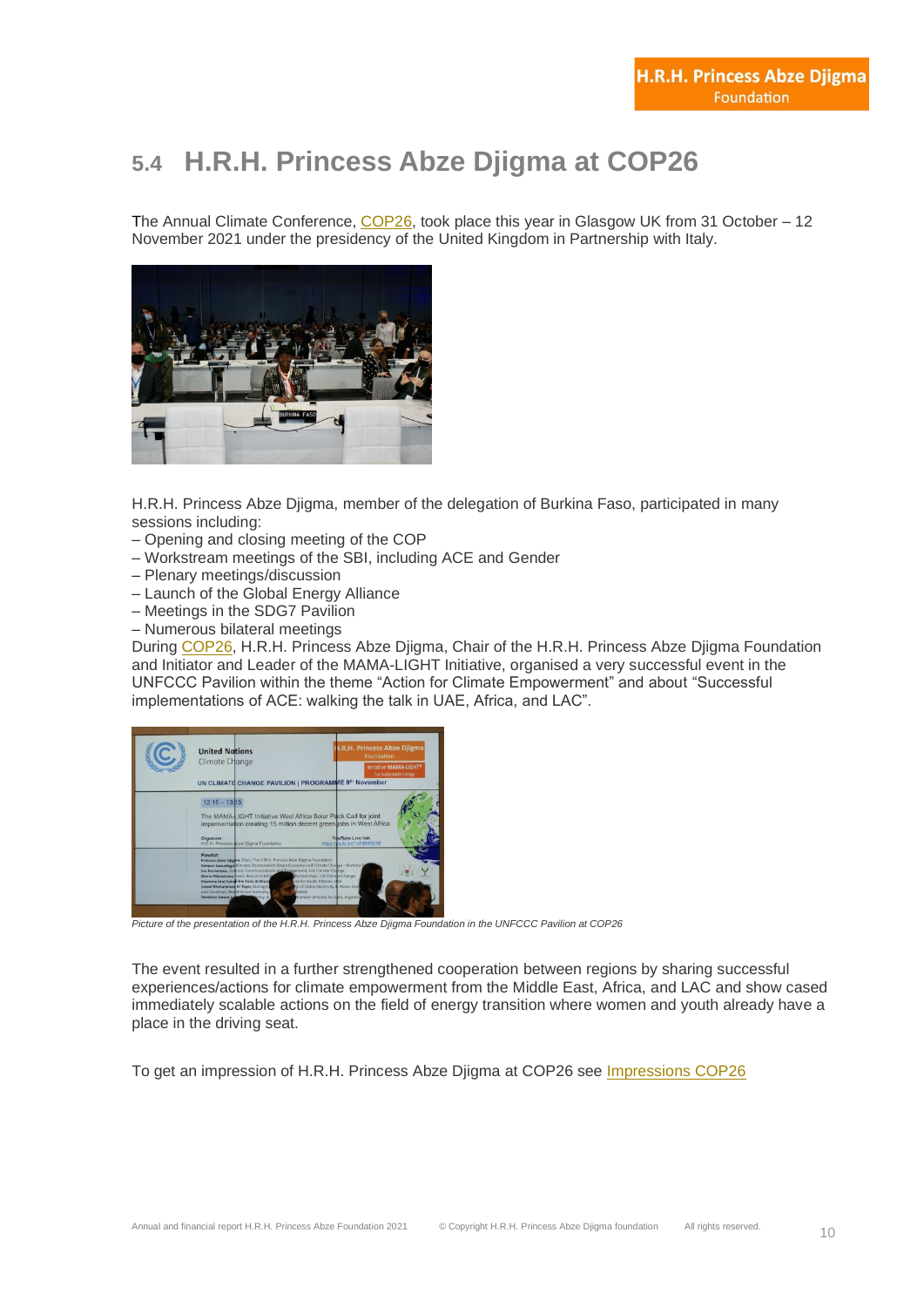#### **5.5 Climate voices**

Climate change is a global issue, affecting us all. With 'Climate Voices', the UNFCCC has brought together leaders from across the world to deliver one message: now is our moment to take action on climate change, see<https://www.youtube.com/watch?v=DlpnAT5ecOg>



One of the leaders invited by UNFCCC to deliver a message was H.R.H. Princess Abze Djigma. Her contribution is part of the video above and is the last one in the video at minute 16.45. Among other leaders contributing are H.E. Patricia Spinoza, Executive Secretary UNFCCC, and the COP25 President, H.E. Carolina Schmidt from Argentina, and the COP26 President-designate, H.E. Alok Sharma from the UK.

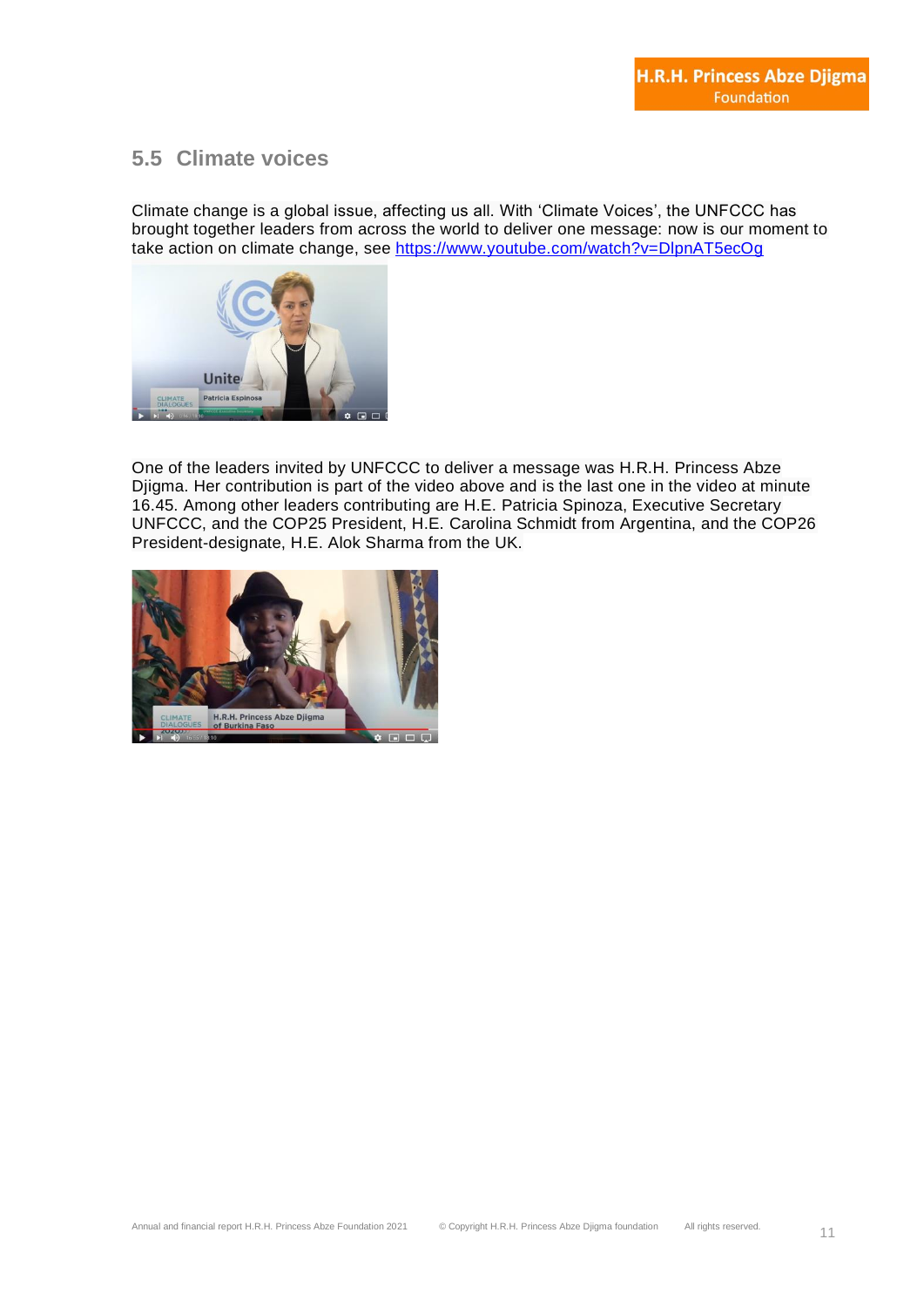# **5.6 On the Road to Glasgow with UNFCCC High-Level Climate Champion Gonzalo Muñoz.**

In the last talk of the series "On the roads to COP-26 Glasgow" H.R.H. Princess Abze Djigma spoke with Climate Champion Gonzalo Muñoz (to [watch](https://www.youtube.com/watch?v=MPQKQorWBG8&t=47s) click here).



*H.R.H. Princess Abze Djigma in conversation at COP26 with High-Level Climate Champions Gonzalo Muñoz*

Gonzalo Muñoz was one of the two High-Level Climate Champions at COP25 and COP26. H.R.H. Princess Abze Djigma spoke with him at COP26 in Glasgow during his last day as High-Level Climate Champion. They discussed how individual people can contribute to avoid climate change.

High-Level Climate [Champions](https://unfccc.int/climate-action/marrakech-partnership/actors/meet-the-champions) are appointed by the United Nations climate change conference to connect the work of governments with the many voluntary and collaborative actions takencby cities, regions, businesses, investors and nations decided to appoint two high-level champions, each for for 2 consecutive COP's. They Engage with interested Parties and non-Party stakeholders to build on existing initiatives and to support new and more geographically diverse initiatives. And their inputs to mobilize action helps the secretariat organize technical expert meetings and coordinate annual highlevel events to spur even greater ambition and action.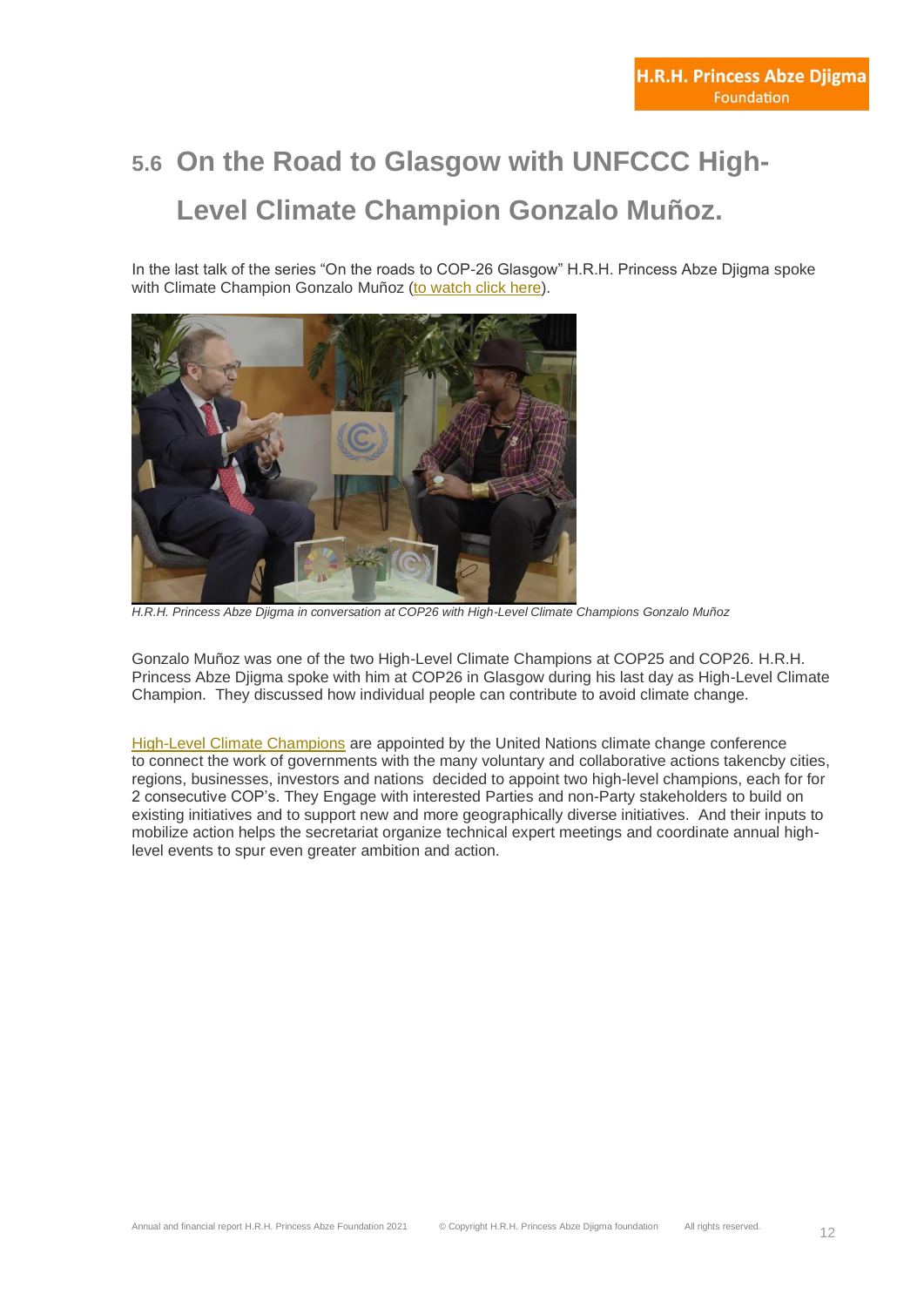# **5.7 H.R.H. Princess Abze Djigma Master of Ceremony at the World Climate Summit in Glasgow**

As usual, in December 2021 the World Climate Summit was organized alongside COP26 in Glasgow. The 11th World Climate [Summitb](https://www.worldclimatesummit.org/on-demand)rought together public and private sector leaders from across the world to discuss the impact of climate changes on their businesses.



*H.R.H. Princess Abze Djigma,Master of Ceremony of the 11th World Climate Summit, in conversation with Eiman Ezzat, CEO Capgemini Group*

H.R.H. Princess Abze Djigma was Master of Ceremony the first day of the 2-day event. The day included:

– Progress towards Net-Zero: challenges, opportunities, and achievements

– Mobilizing Finance to Tackle the Climate Crisis: Climate at the core of Investment Strategy

– Decarbonizing the Transport Sector: Pioneering approaches to e-Mobility

– Powering the World: Solving the Challenges of the Global Energy Transition

– The Intelligent City: Creating Sustainable Cities through Public-Private Partnerships & Innovation

– The Climate Decade: Collaborating to Build Solutions & Opportunities for Transformational Action by 2030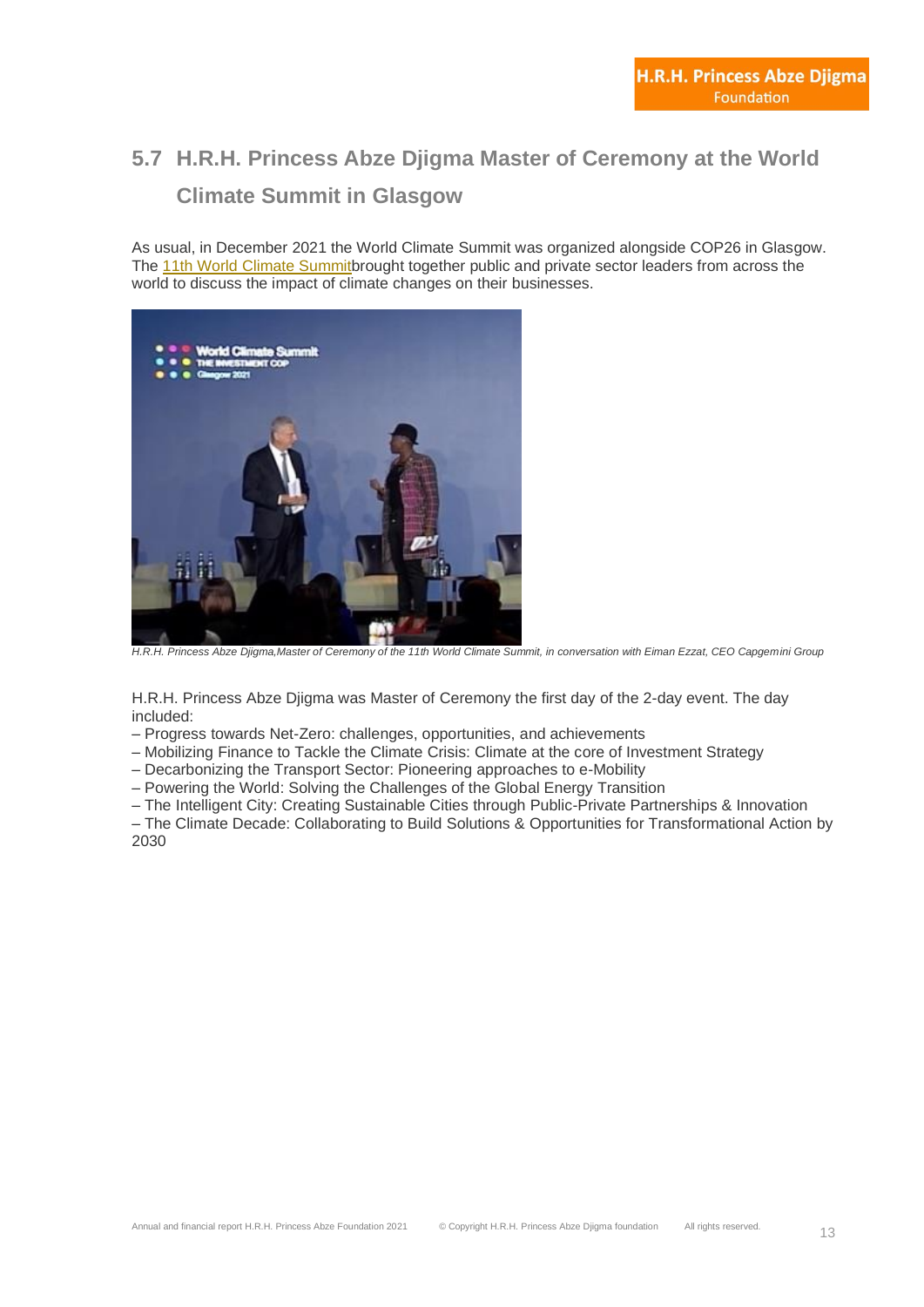#### **5.8 Radio and TV**

H.R.H. Princess Abze Djigma has been on radio and TV several times to explain the needs and the potential of the bottom of the pyramid in Africa.

# **5.9 Other speaking participations**

H.R.H. Princess participated in many virtual conferences, where often she raised hands and got the time to ask questions and/or to participate in the discussions.

In the following conferences/meetings the Foundation participated officially as a speaker/facilitator.